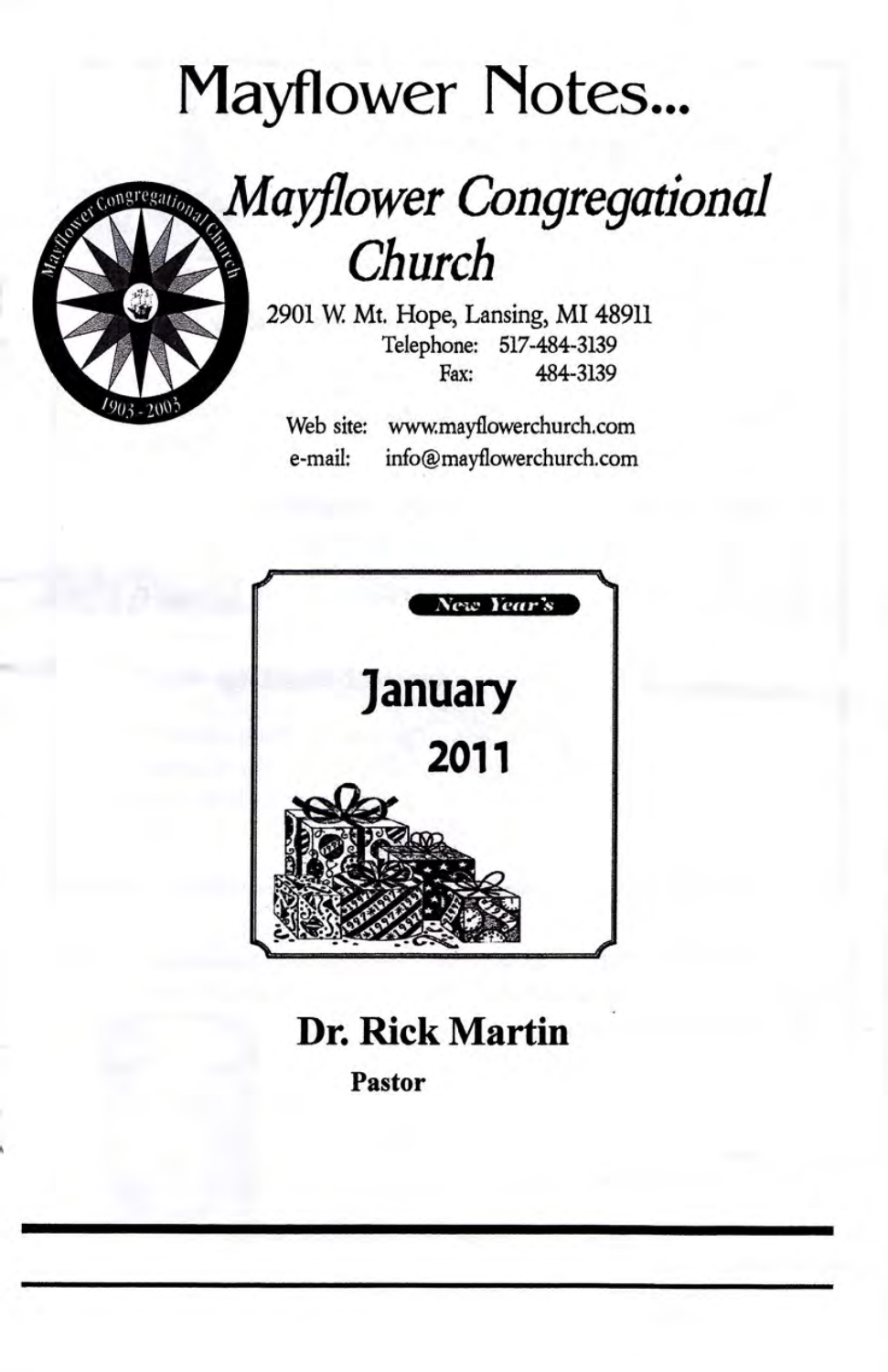Dates to remember in January..



January 8

Second Saturday Supper

January 9

Communion

January 14

Game Night

Tamiary 17

Martin Luther King Jr. Day

January 23

Annual Meeting

This edition of Mayflower Notes is dedicated to the memory of Doris Graham; member, friend and longtime secretary.

Vear

Head Usher

Naida Kenyon

Outreach Focus Greater Lansing Food Bank Mitten Tree

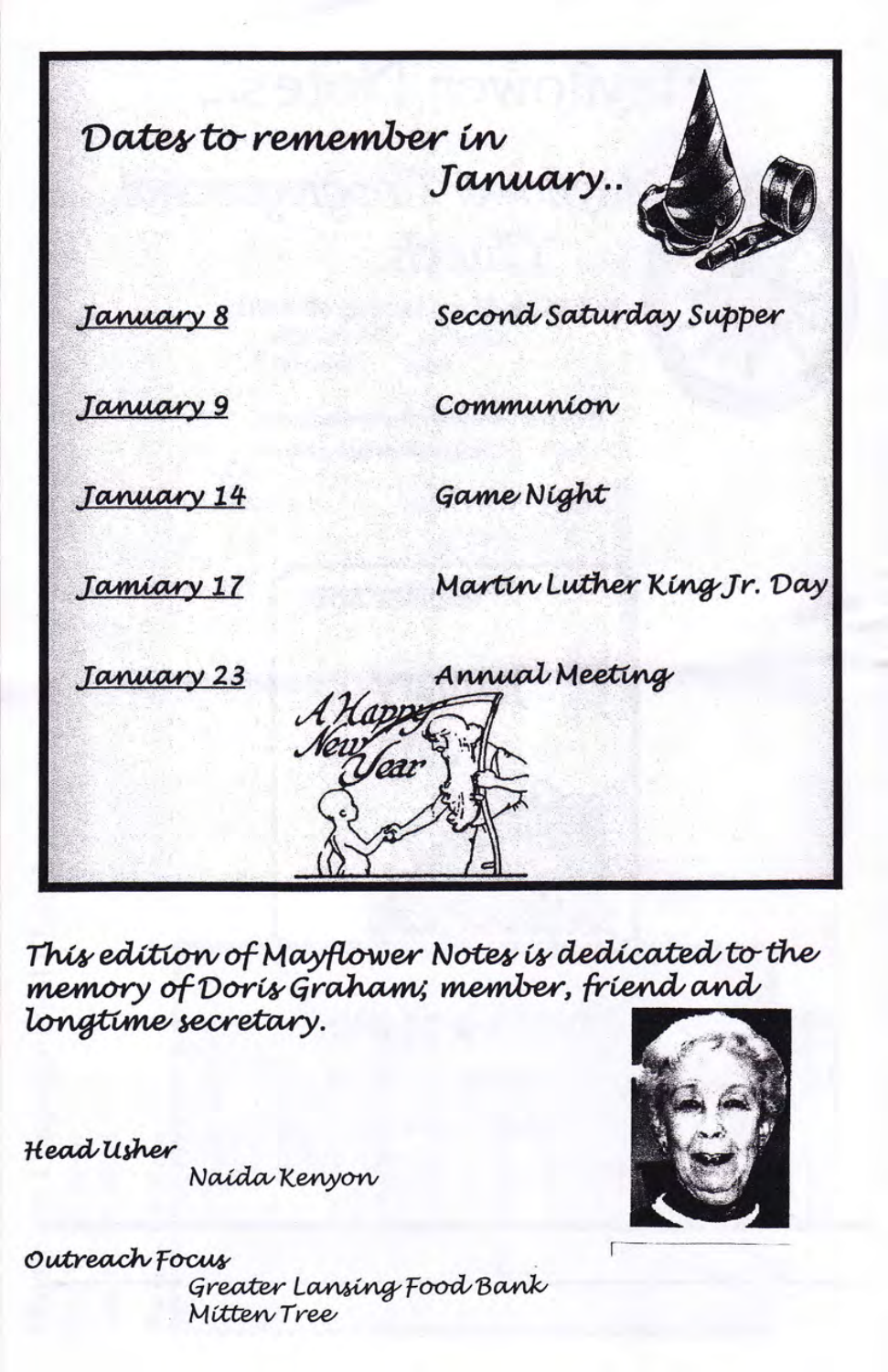### **Happy 2011!**

It is another new year, and the start of our second decade of the 2000's. It seems like just yesterday that the New Year's ball brought an end to the 1990's!

Our Christmas pageant was a great success this year. We had 18 kids plus our baby Jesus, which I believe is a record for a Mayflower Church pageant, at least in recent times. The kids did a great job and were very understanding as we pulled it together. I couldn't do it without Ann and Linda, who did the costumes and wrangled the children. Special thanks also to Sharon Graham, who had an unexpected starring role as Baby Handler!

In 2011, we have a guest speaker scheduled every month. In January, Meredith Kennedy will be teaching us some sign language, and we will be signing an old, familiar song for you later in the month. February brings the other farnous Kennedy, Roger, to teach us about poison control and prescription drug abuse.

Here's hoping that 2011 continues the Lord's blessings upon Mayflower, and that we grow and prosper as individuals and as a church family.

Liz

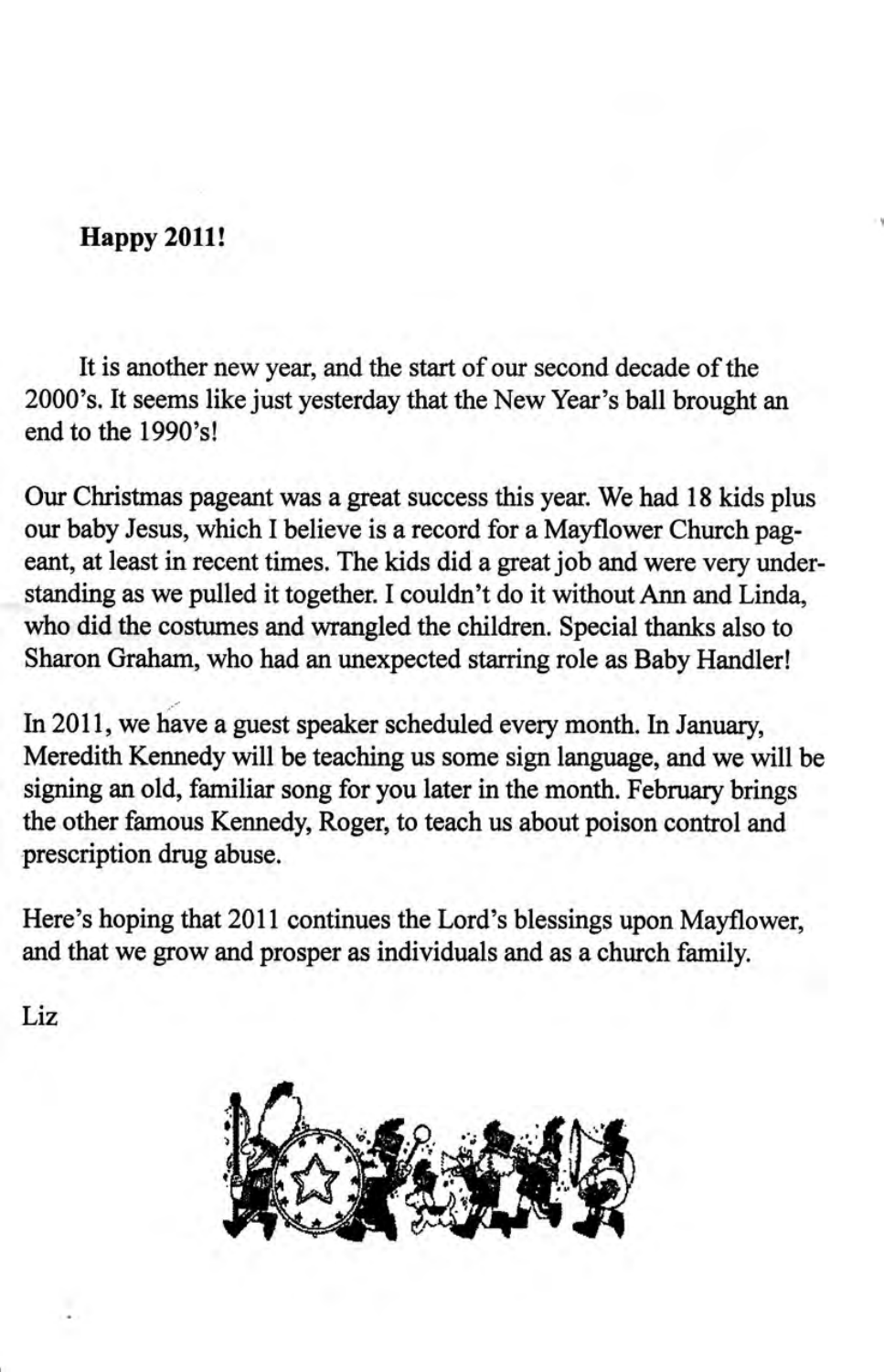

Music for the New Year

Ah, the New Year. I now have been blessed to see many New Years. I finally have stopped making grandiose plans, but God does give us a new day. We can do all things with Christ.

Philippians 4:4-7 states: Rejoice in the Lord always. I will say it again: Rejoice! Let your gentleness be evident to all. The Lord is near. Do not be anxious about anything, but in everything, by prayer and petition, with thanksgiving, present your requests to God. And the peace of God. which transcends all understanding, will guard your hearts and your minds in Christ Jesus.

These verses are just full of hope and life advice for us. If gives us the germane idea that knowing God brings such peace that cannot be explained and yet is so great.

It also talks about prayer. There are two opposing ideas as to how to pray: the first is to pray specifically and deliberately for your need. The other idea is to simply "let go and let God" and to not direct or dictate your list to God. I am sure that both prayer methods have validity and effectiveness. It may very well depend on your need. God looks on the heart, after all. I read that empirically, general prayer is somewhat more effective. We pray "Thy Will Be Done" every week; it takes a growing, letting-go faith to let it be so.

Would you like to sing a favorite hymn? Please put your request in the offering plate, or talk to Chrisann or Lorraine. We will fit it in to service and it will add cheer to the New Year!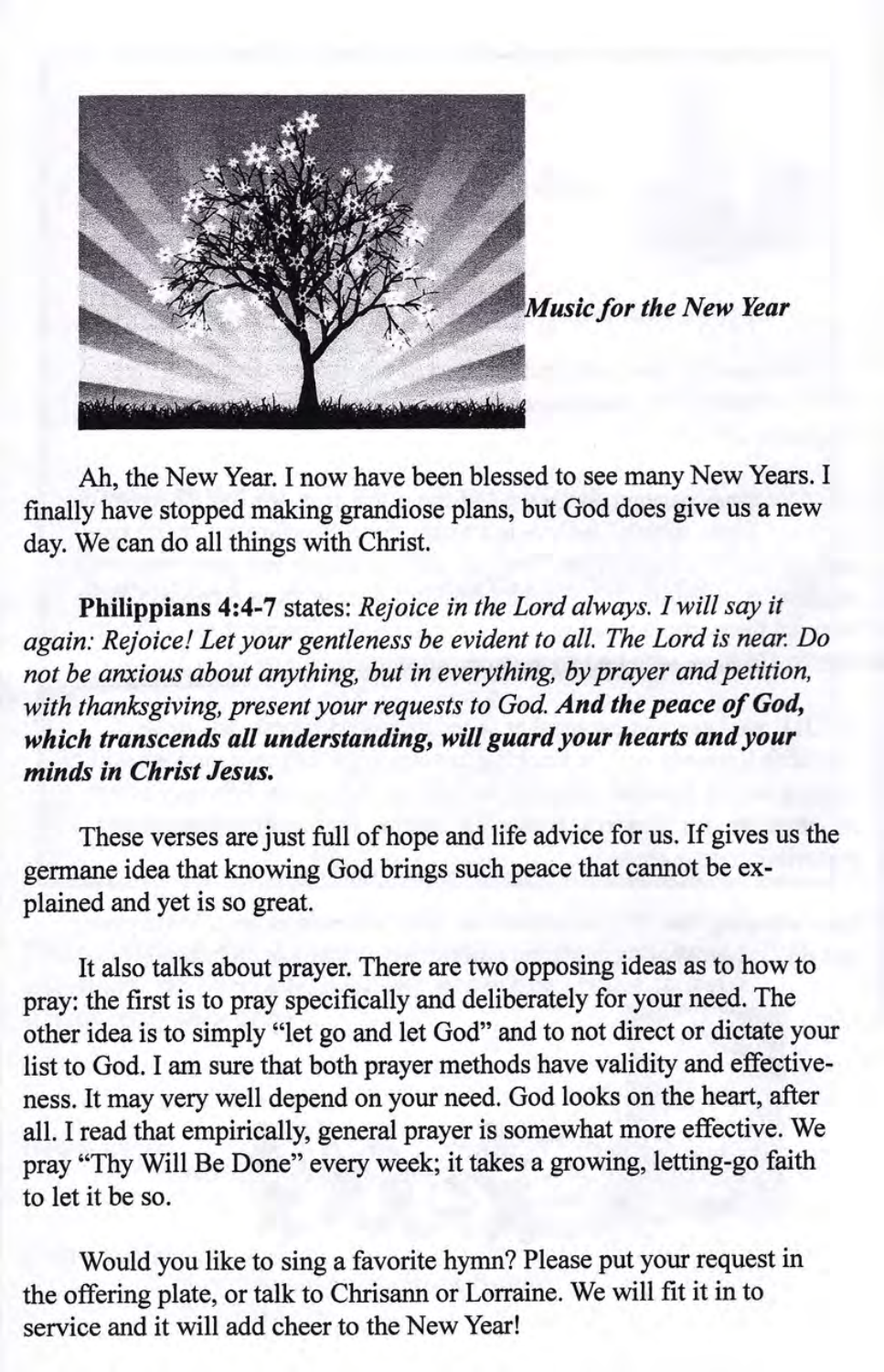

Friday, January 147 - 10 pm

## Winter Warm-Up Game Night

Your choice of games to play bridge, dominos (Mexican Trainl), chess, euchre, etc.



Doorprizes and Snacks!

Mayflower Congregational Church 2901 W. Mt. Hope Ave., Lansing 517484-3139



Handicapper accessible - easy parking Tickets at the door: \$s (\$z for a child)

Warm up another  $-$  gloves or mittens glady accepted for our Mitten Tree for schoolchidren

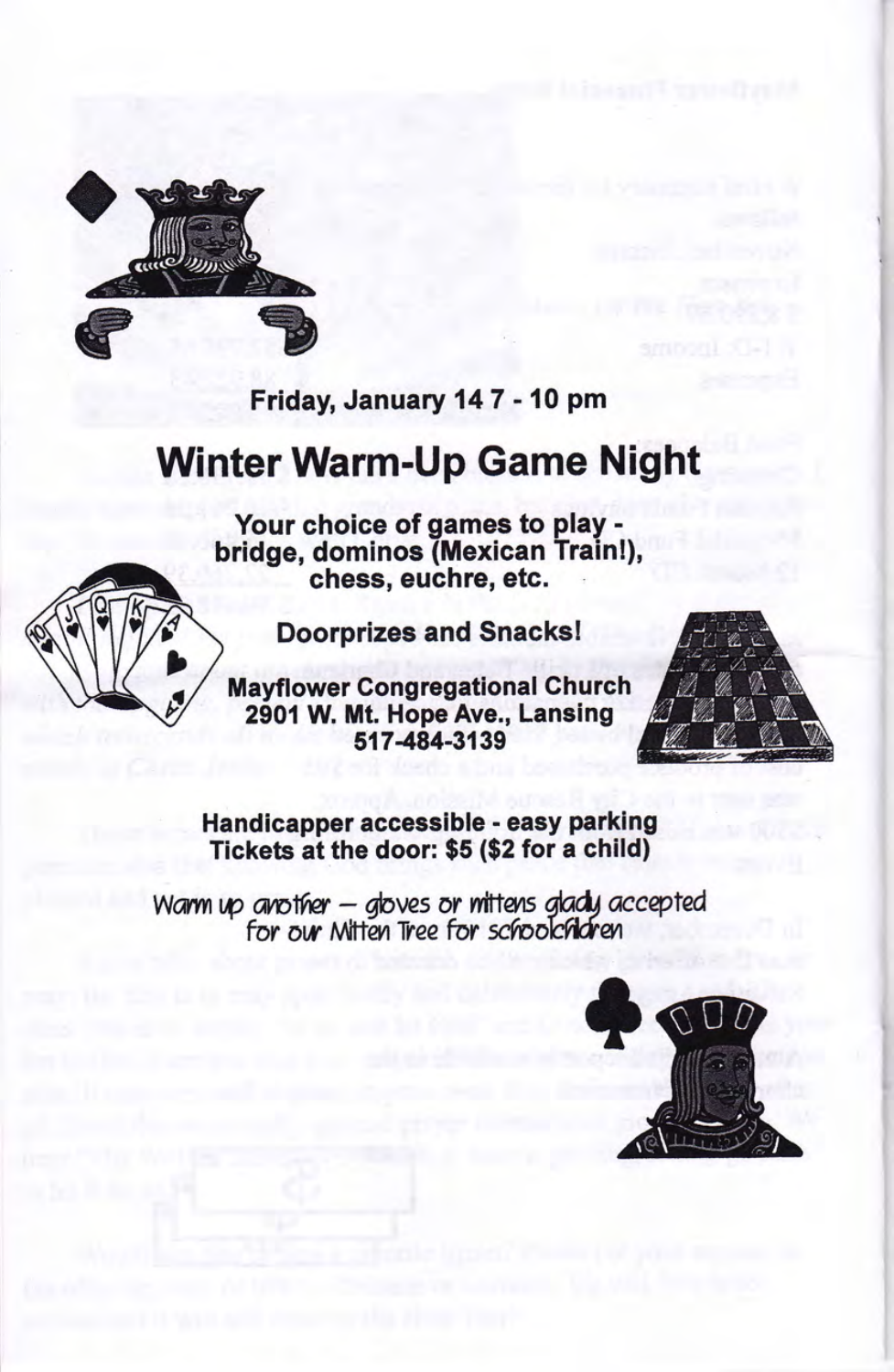### Safety Tips for Seniors LivingAlone

Many senior citizens are choosing to live alone and care for themselves as they grow in age. Most seniors are quite capable of taking care of themselves, however, it is important that they follow simple safety tips for their home.

One mistake that seniors make concerning home safety is putting off fixing hazards. It is important that if you spot something on the floor or an appliance that needs to be repaired, you take care of it right away before someone is injured.

Tips to keep seniors safe:

- Make sure throw rugs and runners are always in a proper position.

- Never use damaged extension cords. Do not repair cords yourself. They are not expensive. Most about \$5.

- Keep cords and appliances away from water. If a cord falls into water consult an authority to see if the appliance is safe to use.

- If a senior has had trouble with balance and getting up after a fall a system such as an emergency medical alarm should be a consideration.

- Contact your utility company and find out if they have a lowincome rate for seniors.

- Plan an emergency escape route in case of emergency.

- Check out the senior citizen organizations in your area and the services they offer.

Submitted by

Naida Kenyon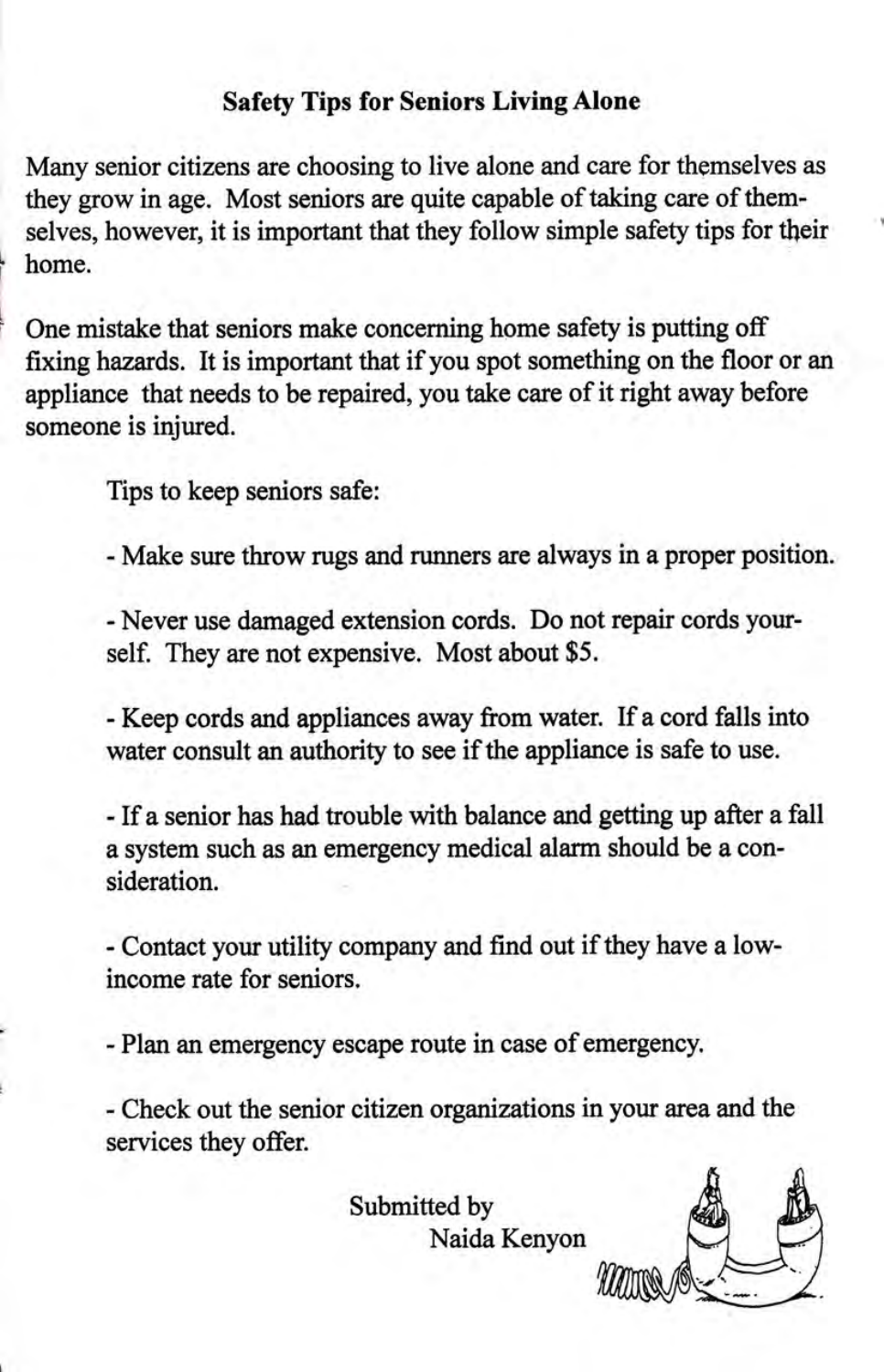#### Hi!

Rob's address has changed slightly.

He has changed companies but is still at Redstone Arsenal.

So:

Change the address from "C" (Charlie) Company to "B" (Bravo) Company

His new Platoon number is 2.

Thanks for making note of the corrections.

He is home until January 2.

He is now studying to be an Ammunitions Specialist. He hopes to graduate sometime before mid March. Then, we don't know.

Noreen and Dave



**KIDS IN CHURCH** 3-year-old Reese: 'Our Father, Who does art in heaven, Harold is His name. Amen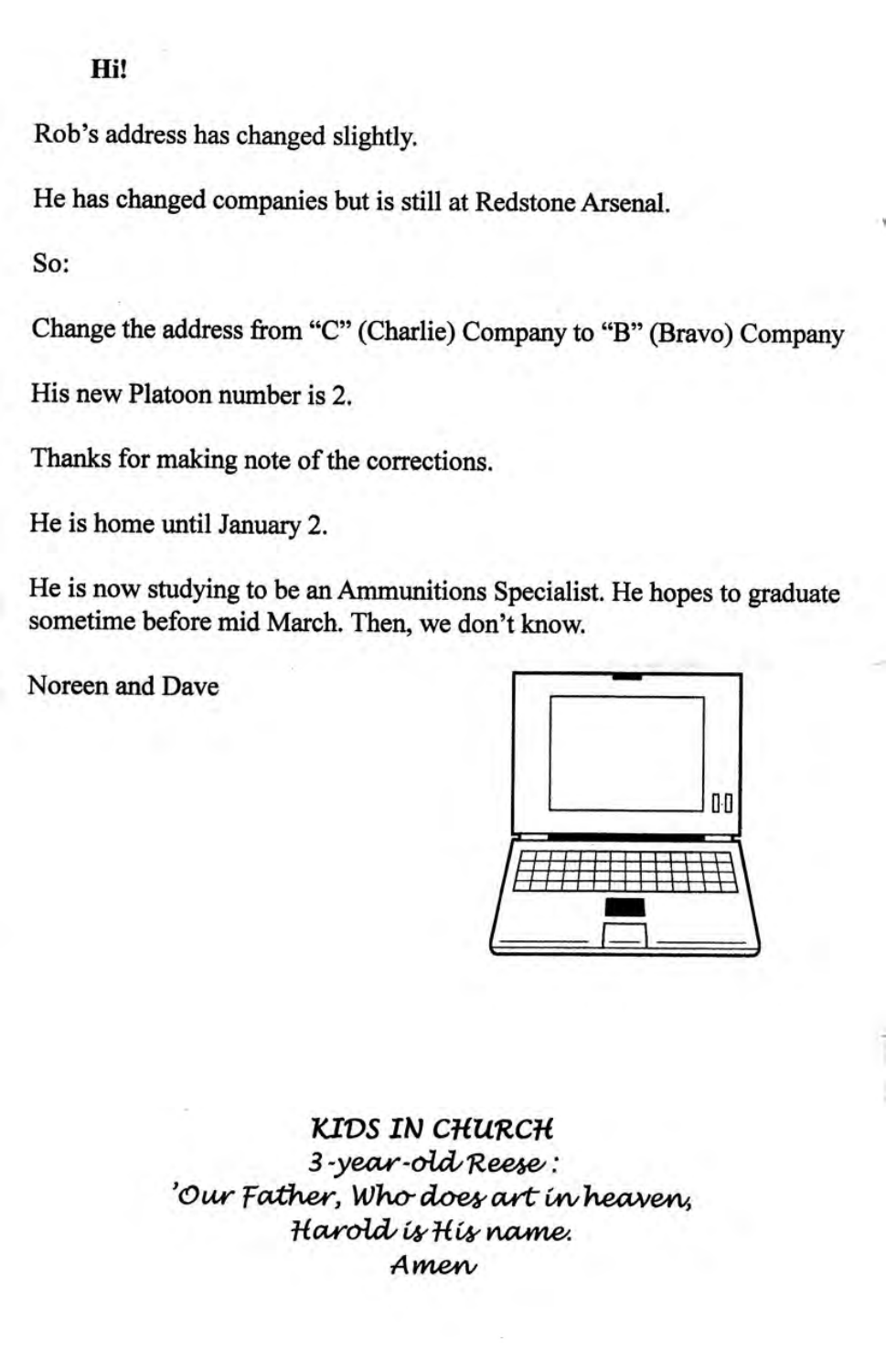### Lay Leader's Report

This year's Prudential Council is getting ready for the yearly changing of the guard at our Annual Meeting - coming up on the fourth Sunday of January: January 23. We know for sure that Roger Kennedy will be Lay Leader next year, because we all elected him to the position of Lay Leader Eleot for this year. Similarly, I will morph into Lay Leader past. There are other positions we hope will not change. For example, Linda Wheeler is a fantastic Treasurer, a job requiring skills most of us (except previous longtime Treasurer Jerry Fuller!) don't have, and we hope she stays on forever. Some new members will be elected at the meeting. We hope that everyone will participate in this Congregational democracy! The Annual Report will be published before the meeting so everyone can see it ahead of time.

There will be a variation on our usual giant pot of chili before the Annual Meeting. Since we have hot dogs and brats left over from the Iron Egg contest (frozen in the meantime!), we are planning chili dogs/brats. Those who prefer plain chili or vegetarian chili can, of course, skip the dogs. Members of the Prudential Council will contibute buns, salad, and dessert. With any luck, we can start the meeting while dessert is still in progress in order to keep things moving.

This has been an exceptional year in many ways  $-$  new additions to our church family, the community spirit we enjoy under the leadership of our enthusiastic pastor, our successful "extracurricular" activities ... you narne your favorites. I am really happy to have Mayflower as my church.

"Happiness comes through doors you didn't even know you left open."

Rilla McHarris

!

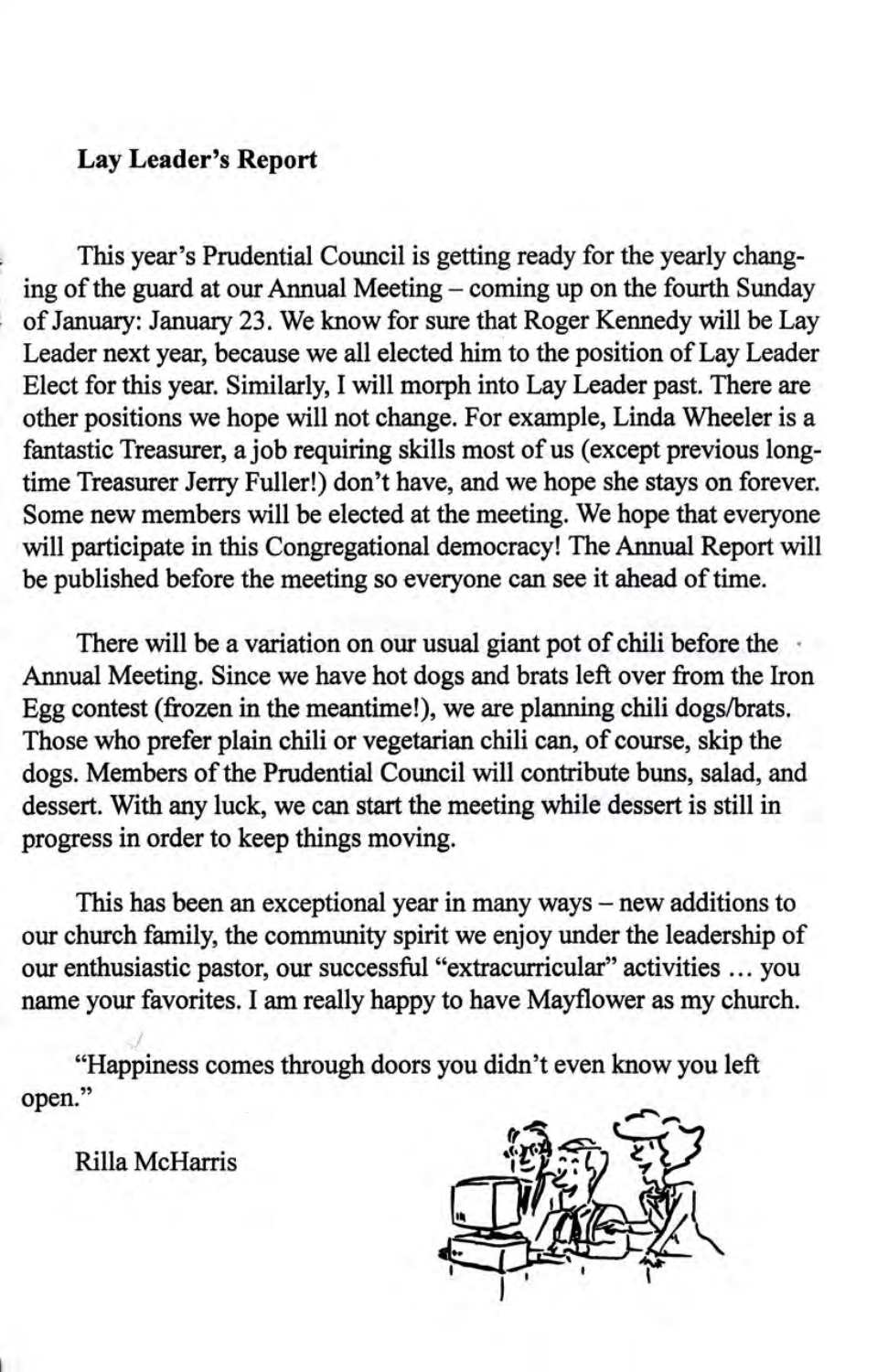From the Pastor's Desk

ANewYear - 2011

January 2011 - who would have thought we'd make it thus far? I remember in 7<sup>th</sup> grade math class, figuring out how old we'd be in 2000; and I couldn't imagine living that long or why. Yet, here we are a decade  $+$  a year past 2000. God's plans are very different from our plans; very different and much better.

#### Jeremiah 29:11

"For f know the plans I have for you," declares the LORD, "plans to prosper you and not to harm you, plans to give you hope and a future."

As I face another new year, I have to wonder what is in store for 2011. The answer is: I have no clue. Every year some wonderful things pop up out of nowhere - and some bad. However, based on what I have seen God doing lately around Mayflower Congregational Church and what I feel when praying about our Mayflower Church family, I perceive 2011 is going to be a good year. We are seeing some new faces in our services (which thrills the pastor). Children keep crowding around our steps during the Children's Moment (which thrills the pastor). We have been seeing some new faces participating in our services and other activities at church (which thrills the pastor). I could go on & on. God is blessing Mayflower and I have no reason to presume it is going to end anytime soon.

I am so glad YOU are a part of what God is doing at Mayflower Church. God has put a bunch of great people together here; loving, caring, giving, participating, praying, talented. I am privileged to be the pastor of such a wonderful group of people. YOU are Mayflower Church's best asset. I thank God for YOU. Thankyou for being so wonderful!

We've gone through problems in the past. It would be infantile of me to think there will not be (minor) problems in the future. However, together with the help of God we will work through them, follow God's direction, and continue to be the church that God created us to be at this stage of our existence. Working together - trusting God - following God's will - loving one another - helping, caring, sharing our gifts: all equals a Great God working through loving people to bring much blessing to all in 2011.

It is going to be a very good year!